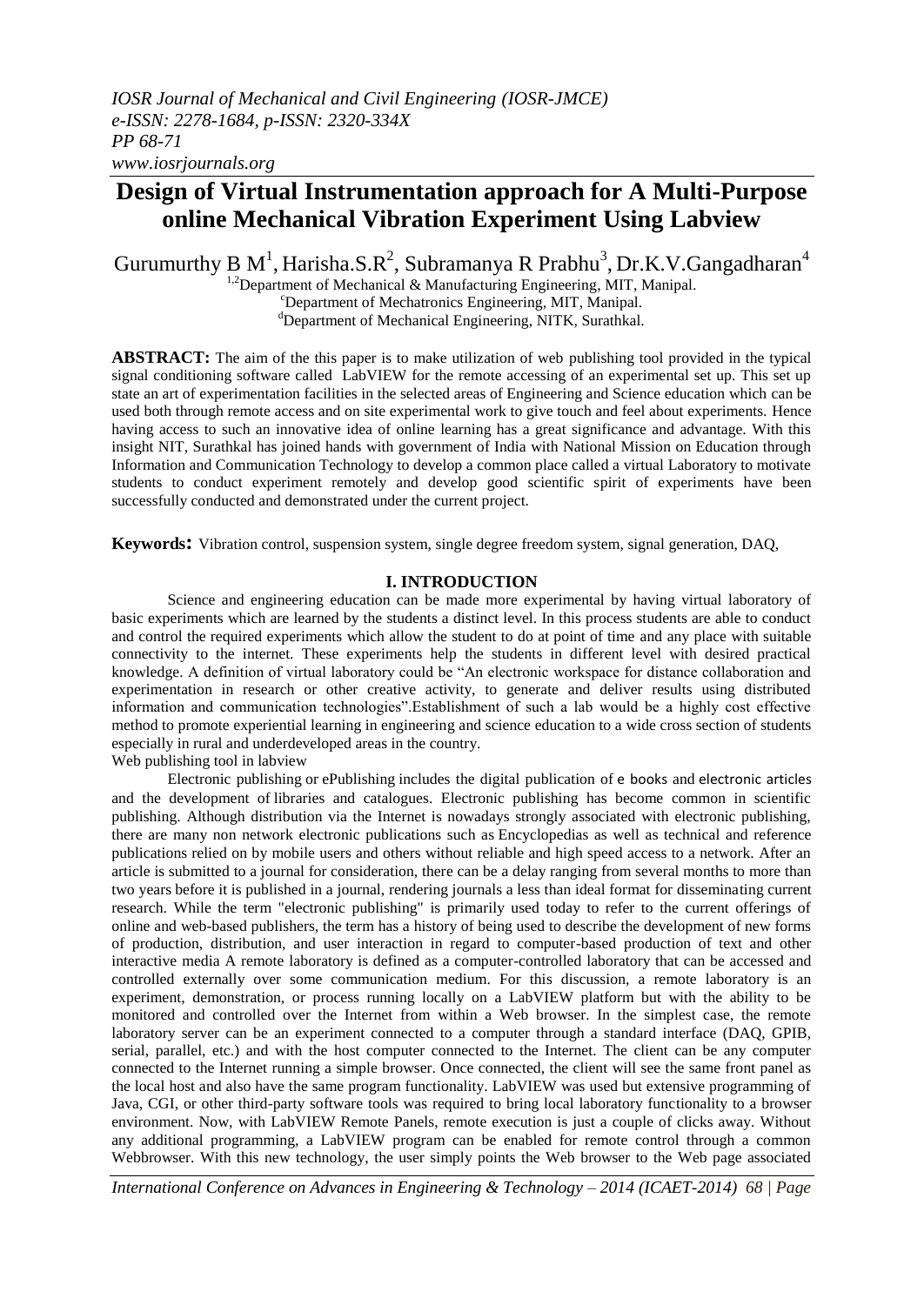### *IOSR Journal of Mechanical and Civil Engineering (IOSR-JMCE) e-ISSN: 2278-1684, p-ISSN: 2320-334X PP 68-71*

### *www.iosrjournals.org*

with the application. Then, the user interface for the application shows up in the Web browser and is fully accessible by the remote user.

### **II. DESIGN OF EXPERIMENTAL SETUP FOR VIBRATIONAL ANALYSIS**

**Free Vibration Test:** The natural frequency of the system is established by its mass and stiffness distribution. Usually there are two cases of vibration. They are free vibration and forced vibration. Free vibration occurs when the system oscillates or vibrates under the action of initial transient forces and thereafter no external agency influencing the oscillation. But forced excitation unlike free vibration is influenced totally by external forces. In free vibration the amplitude of motion will decrease with each cycle at a rate which depends upon the amount of equivalent viscous damping present. The mathematical model is shown in Equation

$$
m\frac{d^2x}{dt^2} + c\frac{dx}{dt} + kx = \mathbf{0}
$$

Where 'm' is the mass of the system, 'k' is the stiffness of the system and 'c' is the damping coefficient present in the system. 'x' is the displacement measured from the equilibrium position. The transfer function for the second order differential equation can be derived as follows

### $ms^2 + cs + k = 0$

The characteristic of the natural response of the second order system is determined by the roots of the characteristic equation.The roots of the characteristic equation are

$$
s = \frac{-c \pm \sqrt{c^2 - 4mk}}{2m}
$$

If the damping coefficient c is small such that  $c^2 \leq 4mk$  roots of the characteristic equation are complex conjugates and the system is said to be underdamped.

At a point when  $c^2 = 4mk$  the roots of the equation become real and equal the system is said to be critically damped.If the damping coefficient is increased further such that  $c^2 \geq 4mk$  then the system is said to be overdamped.A term damping ratio is defined in this context such that

$$
\xi = \frac{c}{c_c}
$$

Where c is damping coefficient and  $\mathcal{C}_{\mathcal{C}}$  is critical damping coefficient.

 $c_c = 2\sqrt{mk}$ 

The natural frequency of the system is defined as

$$
\omega_n = \sqrt{\frac{k}{m}}
$$

Where 'k' is the system stiffness and 'm' is system mass. Due to presence of damping a term called damped natural frequency  $\omega_d$  is defined

$$
\omega_d = \omega_n \sqrt{1 - \xi^2}
$$

The typical response for an underdamped case is as shown in Figure. 1



Fig. 1 Underdamped response in Time domain

The logarithm of the ratio of succeeding amplitudes is termed as logarithmic decrement Thus logarithmic decrement is

$$
\delta = \ln \frac{x_1}{x_2} = \frac{1}{(n-1)\left(\ln \left[\frac{x_1}{x_{n+1}}\right]\right)} = \xi \omega_n T
$$
  

$$
\delta = \xi \omega_n \frac{2\pi}{\omega_d} = \frac{2\pi \xi}{\sqrt{1 - \xi^2}}
$$
  
Equating the above equations damping ratio  $(\xi)$  can be calculated as

*International Conference on Advances in Engineering & Technology – 2014 (ICAET-2014) 69 | Page*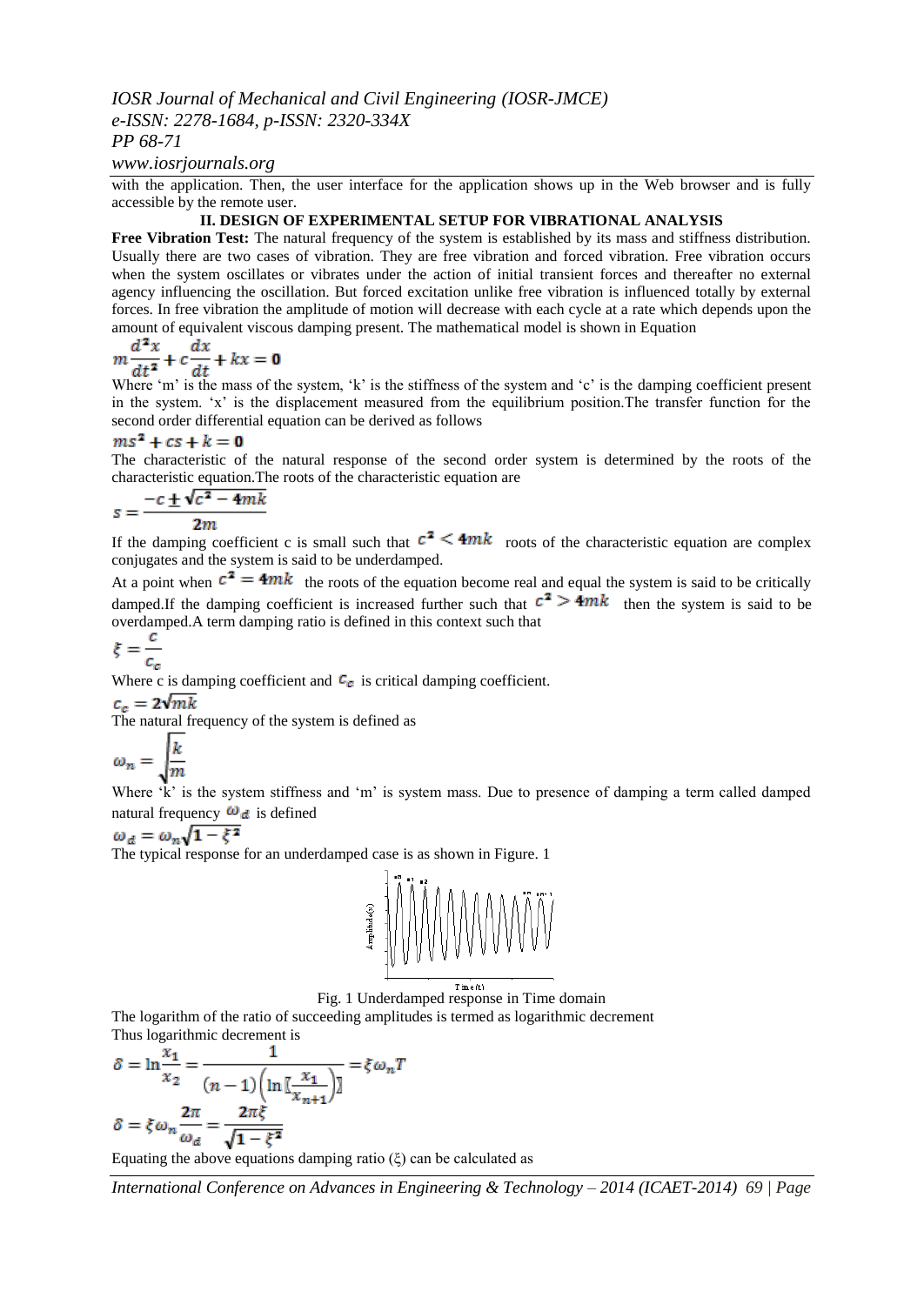## *IOSR Journal of Mechanical and Civil Engineering (IOSR-JMCE) e-ISSN: 2278-1684, p-ISSN: 2320-334X PP 68-71*

*www.iosrjournals.org*

$$
\xi = \frac{\delta}{\sqrt{4\pi^2 + \delta^2}}
$$

This type of analysis based on free vibration response is termed as time domain analysis.

To compute Natural frequency of the cantilever beam, study the decay pattern and damping, compute the reaction forces developed at the clamped end, to study the initial displacement and strain at a point in the beam. The application of transducers, data acquisition systems and graphical programming can also be studied. A&D Accelerometer, Kistler Force Transducer, Banner Laser Displacement pickup, Strain Gauge, Agilent DC Power Supply, Electromagnetic Exciter, NI PXI 1050 with NI PXI 4472 Sound & Vibration measurement module, NI LabVIEW 8.5 software.

A cantilever beam is held in its fixing condition along with an external excitation system to set the initial displacement. An external electromagnetic exciter is used to set this initial displacement. Thereafter the beam is allowed to respond to this external excitation. The beam stiffness and mass decides its natural frequency. The material damping decides decay pattern. An accelerometer mounted on the beam measures its acceleration with time and a Time vs. Acceleration plot is obtained. But it does not contain any frequency based information. To simplify the measurement process LabVIEW software makes use of an algorithm known as "Fast Fourier Transforms (FFT)" which extracts Frequency information from a time domain signal. The process is irreversible, Hence using FFT one can easily determine the natural frequency of the beam. Laser displacement pickup is a non contact type of sensor and it measures the response of the beam in terms of displacement. Dynamic forces will also be developed and will be maximum at the fixed end. The beam is rigidly fixed to the force transducer. The reaction forces developed in the transducer will be dynamic in nature. Similarly strain gauge measures the strain at the point.

A data acquisition system usually consists of Signal acquisition, Signal conditioning & Analog to Digital converter. NI modules are all in one combined Data Acquisition System. Transducers are instruments which convert any energy form to electrical energy. Graphical programming interface like LabVIEW reduces the burden of high end complicated codes which have to be written otherwise in case of primitive programming languages. The front panel which will be visible to the student who performs online experiment is shown in the Figure 4.

#### **Forced vibration Test**

The solution of the vibration problem can be viewed as an input/output relation where the force ( $F(\omega)$ ) is the input and vibration amplitude ( $X(\omega)$ ) is the output. If force and vibration are represented in the frequency domain, then the transfer function can be written as

$$
X(\omega) = H(\omega) * F(\omega)
$$
  
Or  

$$
H(\omega) = \frac{X(\omega)}{F(\omega)}
$$

Where  $H(\omega)$  is called the Frequency Response Function (FRF). It has both phase and magnitude component. The magnitude of FRF for the current model can be derived as

$$
H(\omega) = \frac{\omega_n^2}{\sqrt{(\omega_n^2 - \omega^2)^2 + 4\xi^2 \omega_n^2 \omega^2}}
$$

$$
H(\omega) = \tan^{-1}\left(\frac{2\xi\eta}{\sqrt{1 - \xi^2}}\right)
$$
Phase of

Where  $\eta$  :  $\omega_n$ 

The frequency response function can be measured experimentally. If we apply a known force at a given frequency and sweep the frequency of excitation and then measure the resulting vibration then one can then calculate the frequency response function, and hence characterize the system. This technique is used in the field of experimental [modal analysis](http://en.wikipedia.org/wiki/Modal_analysis) to determine the vibration characteristics of a structure. Some of the popular experimentation methods in the frequency domain analysis are

Impulse excitation Test

Sweep Sine Test

By applying a constant excitation force and sweeping the frequency of excitation one can measure the resulting vibration and calculate the frequency response function, and hence characterize the system. The name

*International Conference on Advances in Engineering & Technology – 2014 (ICAET-2014) 70 | Page*